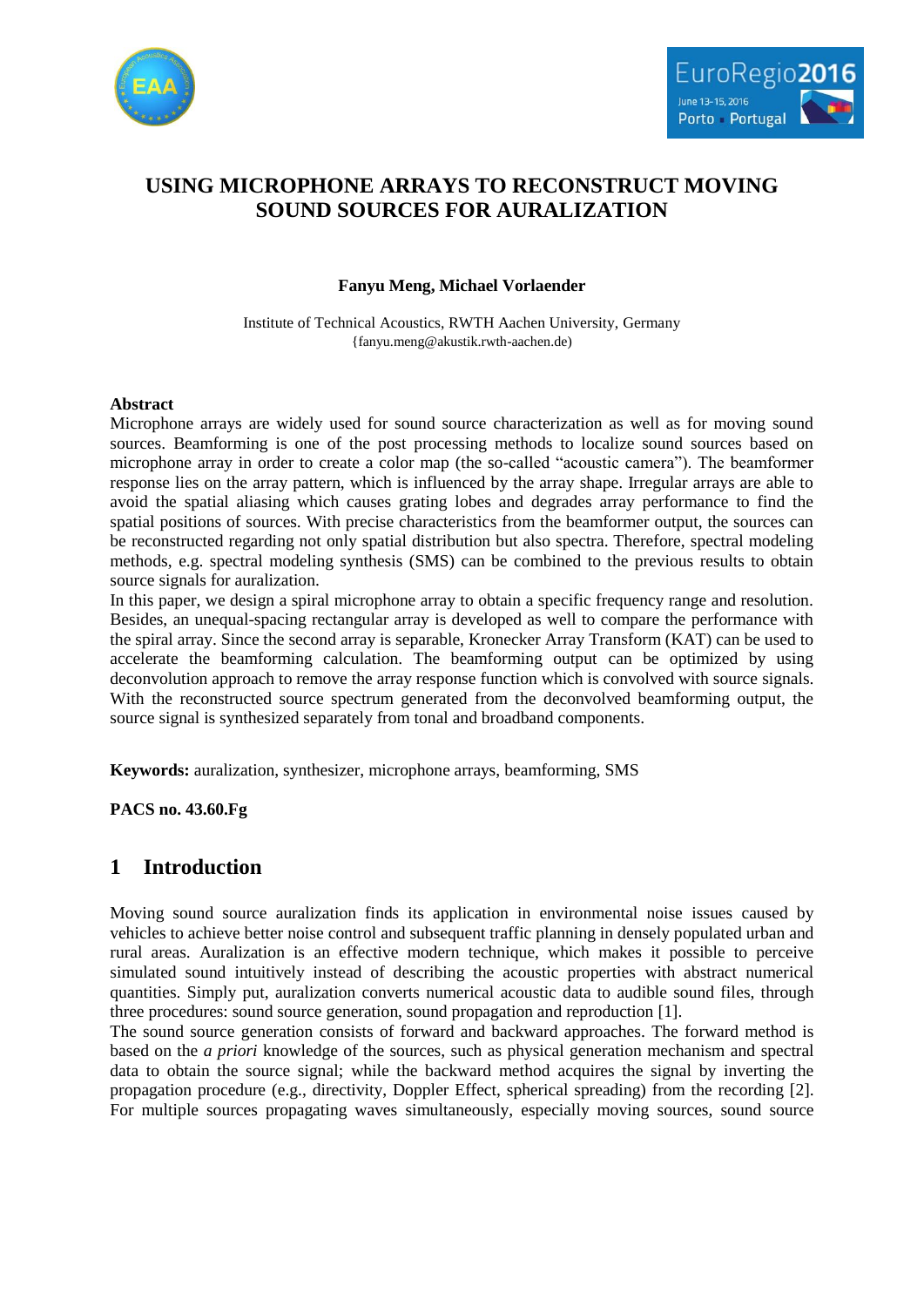

signals can't be obtained by near field recordings in an anechoic chamber. In this case, the inverse backward method can be utilized in moving sound source synthesis for auralization.

Beamforming is a popular sound source localization method based on the array technique [\[3\].](#page-7-2) However, the beamforming output in the frequency domain cannot be directly considered as the source spectrum. It is the convolution of the spectrum and the array's point spread function (PSF). Therefore, DAMAS (Deconvolution Approach for the Mapping of Acoustic Sources) was applied to remove the PSF from the output [\[4\].](#page-7-3) Despite improvement of the acoustic image, DAMAS has the drawback of high computational cost in handling large matrices and iterations. In order to accelerate the beamforming process, the Kronecker Array Transform (KAT) as a fast separable transform is possible [\[5\],](#page-7-4) where "separable" suggests that the microphones and the reconstruction grids are distributed rectangularly and nonuniformly [\[6\].](#page-7-5) By using these methods, sound sources can be precisely localized in a much reduced computational duration. In this research, beamforming is extended to auralization as well. The positions of the moving sound sources are identified, and the beamforming output is then used to reconstruct the source signals.

Despite the advantages mentioned above, the beamforming output spectrum cannot be directly taken as the source signal. It is known that DAMAS and other deconvolution methods can be used to remove the PSF. However, the PSF is rather unpredictable. For example, as sound from moving vehicles propagates in an outdoor environment, the measurement conditions are under poorer control than in a free-field condition in an anechoic chamber. Thus, some non-predictable acoustic effects can occur in the meanwhile, leading to uncertain PSF. Even if the measurement conditions are well controlled and the beamforming's characteristics are perfectly removed, the reconstructed signal can only be used for specific cases, in which the measurement for the particular sound sources takes place. Besides, not all information in the source needs to be reflected in the auralization, since the human hearing system is not sensitive enough to perceive every detail. Under these considerations, parameterization overcomes the drawbacks mentioned above. The beamforming output spectrum can be parameterized with excluding some unnecessary features. Spectral modelling synthesis (SMS) is a way to parameterize and synthesize a spectrum separately in deterministic and stochastic components on the fact that most sounds consist of these two components [\[7\].](#page-7-6) Parameters are generated to represent the source using SMS. Another benefit of parameterization is that it enables variable source signals' generation out of one sample. By changing parameters, the sound samples are generated dynamically according to different acoustic scenes. This provides more possibilities for auralization in the real-time virtual reality system without having to conduct repeated psychoacoustic measurements [\[8\].](#page-7-7)

Even though some recordings are blurred by the poorly conditioned measurement environment, the frequencies of the tones in the spectra after de-Dopplerization can still remain correct [\[2\].](#page-7-1) The frequency, amplitude and phase are obtained by peak detection and continuation. The deterministic component is synthesized by generating sinusoidal signals with the previously mentioned parameters, and subsequently the broadband component is represented by the subtraction of the synthesized tonal signals from the original beamforming output spectrum.

The objective of this paper is to develop an efficient synthesizer for moving sound sources based on microphone arrays. The sound field produced by a moving sound source is described and a de-Dopplerization technique is introduced to prepare for beamforming. Using an array of 32 microphones, spiral and separable arrays are designed with similar resolution. The moving sound sources are localized by applying beamforming with de-Dopplerized input signals. Furthermore, beamforming is extended to source signal synthesis. Parameterization based on SMS utilizes beamforming output spectrum as a sample, with which different sound samples are able to be generated to adapt to different acoustic scenarios.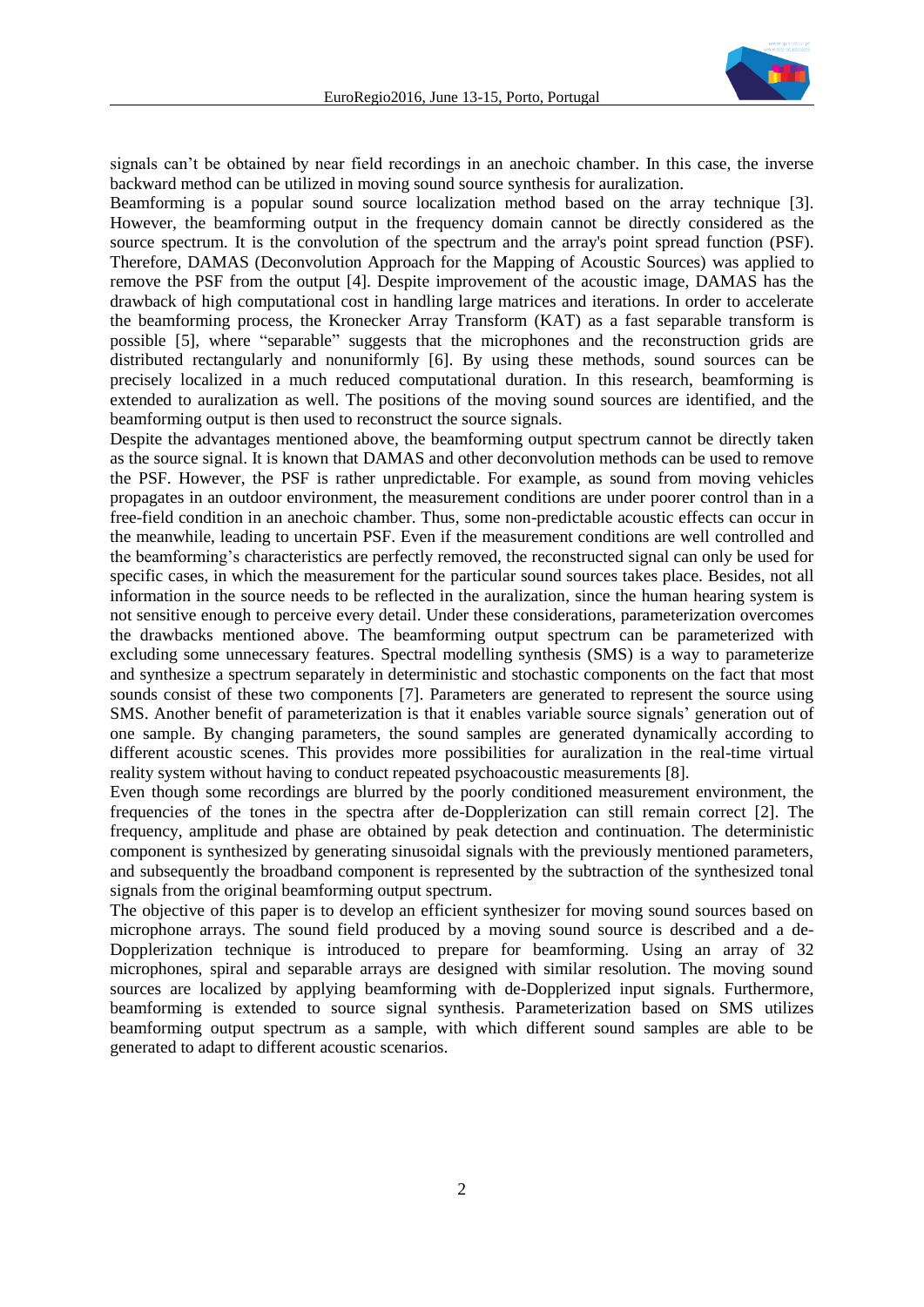

### **2 Moving sound source and de-Dopplerization**

According to [\[9\],](#page-7-8) the sound field generated by a moving sound source denotes as:

$$
p(t) = \frac{1}{4\pi} \frac{q'(t - \frac{R(t)}{c})}{R(1 - M\cos(\theta(t)))^2} + \frac{q(t)}{4\pi} \frac{\nu(\cos\theta(t) - M)}{R(t)^2 (1 - M\cos(\theta(t)))^2}
$$
(1)

where  $q(t)$  is the source strength,  $q'(t)$  is the derivative of  $q(t)$ ,  $R(t)$  is the distance between source and receiver, c is the sound speed,  $\nu$  is the source moving speed,  $M = \nu/c$  is the Mach number and  $\theta(t)$  is the angle between source moving direction and source-receiver direction.

When the receiver is far away from the moving source with at a relatively low speed (normally  $M <$ 0.2), the previous equation is rewritten by omitting the second term:

$$
p(t) = \frac{1}{4\pi} \frac{q'(t - \frac{R(t)}{c})}{R(1 - M\cos(\theta(t)))^2}
$$
 (2)

To eliminate of the Doppler Effect, the recordings need to be interpolated and re-sampled. The reception time is calculated by  $t = t_e + r/c$  by taking emission time as the reference time. Then the recorded signal is interpolated and re-sampled according to the equally-spaced reception time. This procedure is called de-Dopplerization. The de-Dopplerized signal is denoted as  $\tilde{p}(t)$ .

## **3 Microphone array design**

#### **3.1 Spiral array**

<span id="page-2-0"></span>Spiral array has the advantages of decreasing MSL (maximum sidelobe level) and avoiding grating lobes over regular array [\[10\].](#page-7-9) In this research, an Archimedean spiral array is applied. The basic parameters are given i[n Table 1.](#page-2-0) [Figure 1\(](#page-2-1)a) shows its layout.

Table 1 – The basic parameters of the spiral microphone array

| Microph                | Resolution         |                   |                            |                                   |                  |  |  |  |  |
|------------------------|--------------------|-------------------|----------------------------|-----------------------------------|------------------|--|--|--|--|
| one                    | Spacing            | Diameter          | Frequency                  | Steering angle                    | Distance         |  |  |  |  |
| number                 |                    |                   | 3 kHz                      | $30^\circ$                        | 1.5 <sub>m</sub> |  |  |  |  |
| 32                     | $0.04 - 0.06$ m    | 0.50 <sub>m</sub> | $0.64$ m                   |                                   |                  |  |  |  |  |
|                        |                    |                   |                            |                                   |                  |  |  |  |  |
|                        |                    |                   |                            |                                   |                  |  |  |  |  |
| 0.2                    |                    |                   | 0.2                        |                                   |                  |  |  |  |  |
|                        |                    |                   |                            |                                   |                  |  |  |  |  |
| $0.1\,$                |                    |                   | 0.1                        |                                   |                  |  |  |  |  |
|                        |                    |                   |                            |                                   |                  |  |  |  |  |
| $\boldsymbol{0}$       |                    |                   | $\theta$                   |                                   |                  |  |  |  |  |
|                        |                    |                   |                            |                                   |                  |  |  |  |  |
| $-0.1$                 |                    |                   | $-0.1$                     |                                   |                  |  |  |  |  |
|                        |                    |                   |                            |                                   |                  |  |  |  |  |
| $-0.2$                 |                    |                   | $-0.2$                     |                                   |                  |  |  |  |  |
|                        |                    |                   |                            |                                   |                  |  |  |  |  |
| $-0.3 - 0.3$<br>$-0.2$ | $-0.1$<br>$\theta$ | 0.2<br>0.1        | $-0.3$<br>$-0.2$<br>$-0.3$ | 0.1<br>$-0.1$<br>$\boldsymbol{0}$ | 0.2              |  |  |  |  |
|                        | (a) Spiral array   |                   | (b) separable array        |                                   |                  |  |  |  |  |

<span id="page-2-1"></span>Figure 1 – Spiral and separable array layout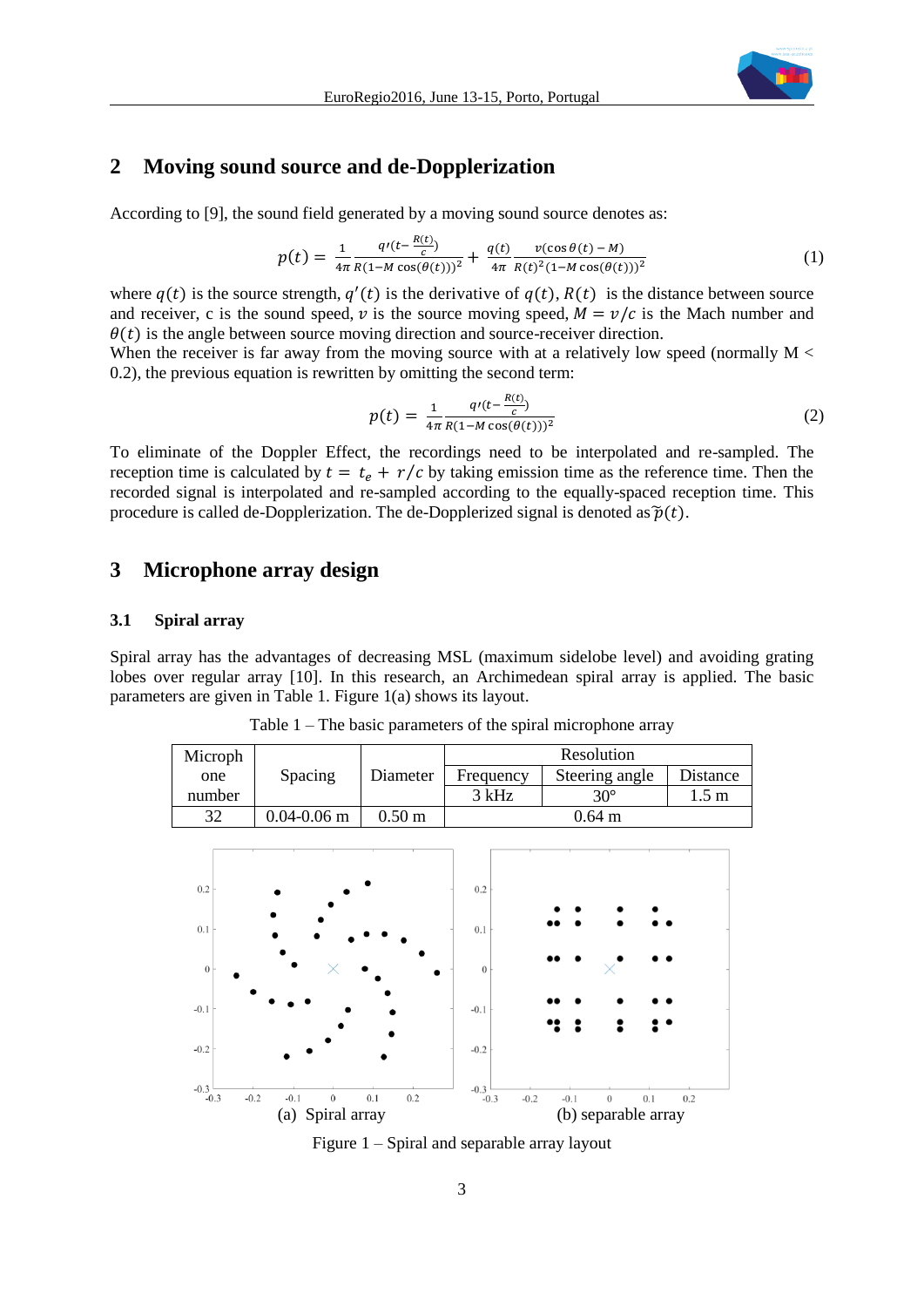

#### **3.2 Separable array**

To accelerate the beamforming and deconvolution process using KAT, separable array geometry is necessary. To achieve comparable results, the resolutions of the spiral and separable arrays should be similar, and the microphone numbers remain the same. Therefore, the diameter of the separable array is set to 0.3 m, namely half of the spiral array's size. Non-redundant array [\[11\]](#page-7-10) is able to keep higher resolution capability using a small number of microphones compared to a longer uniform array. In this research, 6 microphones are taken and aligned linearly, with the spacing set to 0.02 m, 0.07 m, 0.12 m, 0.26 m and 0.30 m between microphones, as illustrated in [Figure 1\(](#page-2-1)b).

Extending the linear non-redundant array to two-dimensional, a 6x6 array is obtained. After eliminating microphones in the four corners, the reduced number of the microphones remains identical with the spiral array. [Figure 2](#page-3-0) gives the beam patterns comparison at 3 kHz. First of all, after removing the microphones in the corners, the beam pattern remains similar. Secondly, the spiral and reduced separable arrays share similar beam width, and so is the resolution. It is obvious that the sidelobe levels of the separable arrays are almost 10 dB higher than that of spiral array. However, the sidelobes are not relevant any more by applying appropriate deconvolution methods.



Figure  $2 -$ The beam pattern of the three arrays

#### <span id="page-3-0"></span>**4 Beamforming and output spectrum**

#### **4.1 Delay-and-sum beamforming**

Beamforming is a general way to localize sound sources based on temporal and spatial filtering using microphone array [\[12\].](#page-7-11) The most conventional beamforming is delay-and-sum beamforming (DAS), which reinforces the signal by delaying at each microphone and adding all the signals. The output of DAS denotes

$$
y(t) = \sum_{m=1}^{M} w_m \widetilde{p}_m(t + \tau_m)
$$
\n(3)

where  $M$  is the number of microphones (all variables with lower case  $m$  represents the  $m$  th microphone),  $w_m$  is the weight of the output signal,  $\tilde{p}_m$  is the de-Dopplerized signal,  $\tau_m$  =  $(r_m - r_0)/c$  is the time delay,  $r_m$  is the distance between source and the microphone, and  $r_0$  is the distance between source and array origin.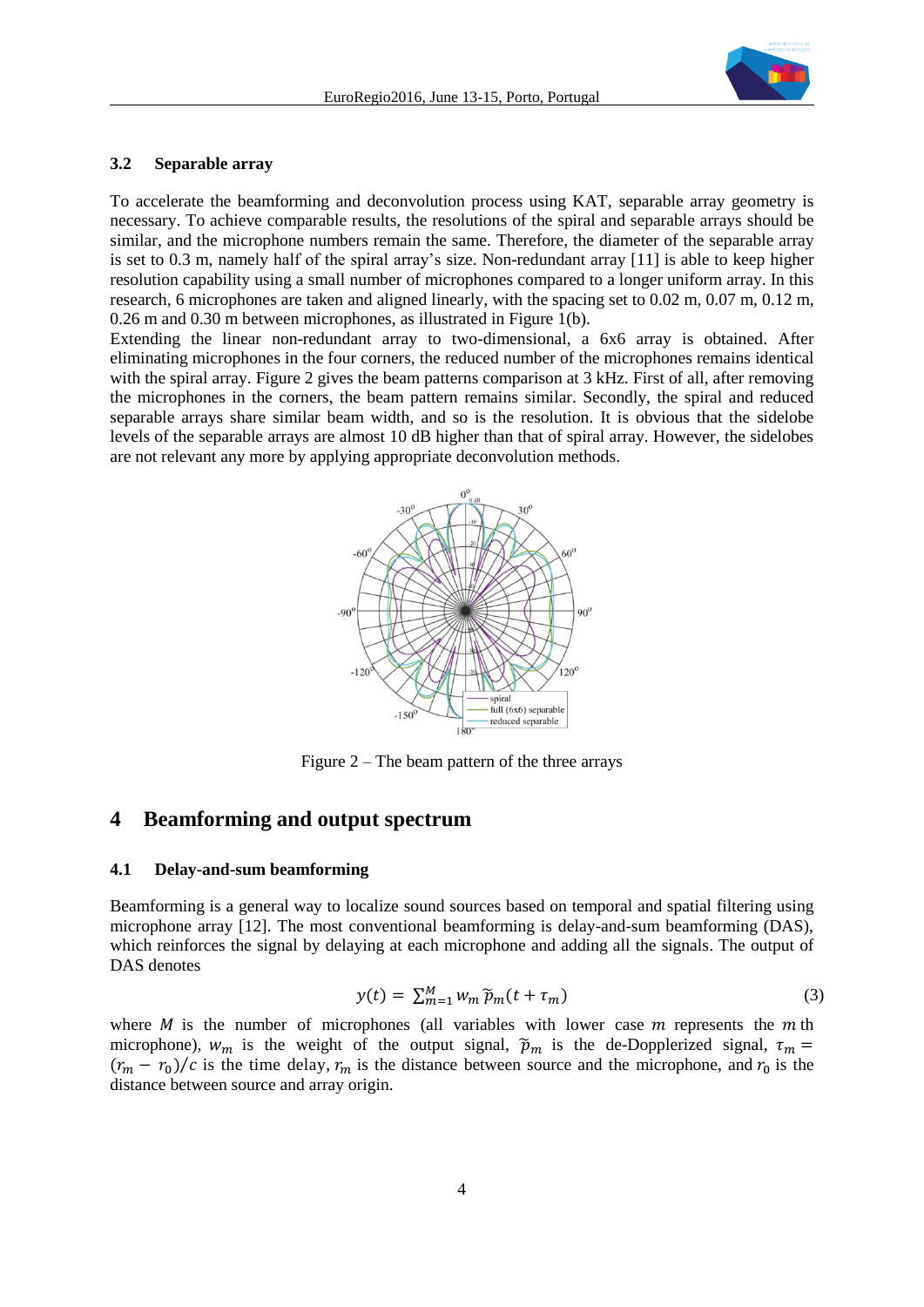

#### **4.2 DAS output spectra**

A plane (1.5 m x 5 m) is moving in the x-direction, carrying two point sources at the speed of 40 m/s. Two point sources are placed on the plane with 2 m spacing. A microphone array is set at 1.5 m away from the moving direction. The array origin is on the z-axis [\(Figure 3\)](#page-4-0). The plane is meshed into grids, with 5 cm spacing between each other. Each grid represents a potential sound source, so that the array can steer its angle to "scan" the plane to search for the sources. The left source consists of a 2 kHz tone and noise, and the right source signal contains the same noise as in the left one. In both cases, additive white Gaussian noise (AWGN) with  $SNR = 20$  dB is added. The sound pressure RMS of the tone and noise are both 1 Pa.



Figure 3 - Moving sound source measured by microphone array

<span id="page-4-0"></span>The good localization ability of the deconvolution method using spiral and separable arrays has been confirmed to be comparable [\[13\].](#page-7-12) Therefore, this paper only shows the color map generated by DAS. The localization results of the two arrays at 2 kHz are shown in [Figure 4.](#page-4-1) In these figures, the positions of the two sources are (1.5, 0.75) and (3.5, 0.75).

As previously examined, the spiral array has lower sidelobe levels and the resolutions of the two arrays are similar. The separable array has comparatively higher sidelobe levels. However, DAMAS has the capability to remove strong sidelobes. In this sense, separable array combining KAT can be used for beamforming. In addition, both arrays cannot resolve well at lower frequency (e.g., 1.6 kHz). For some frequency bands, the localization deviation reaches  $5 - 10$  cm.

In terms of localization capability, the separable array can replace the spiral array with DAMAS reducing the sidelobe levels and KAT accelerating the whole procedure.



<span id="page-4-1"></span>Figure 4 – Localization results of the spiral array and the separable array at 2 kHz (" $\times$ " represents the real source position and "∙" represents the maximum value in the color map)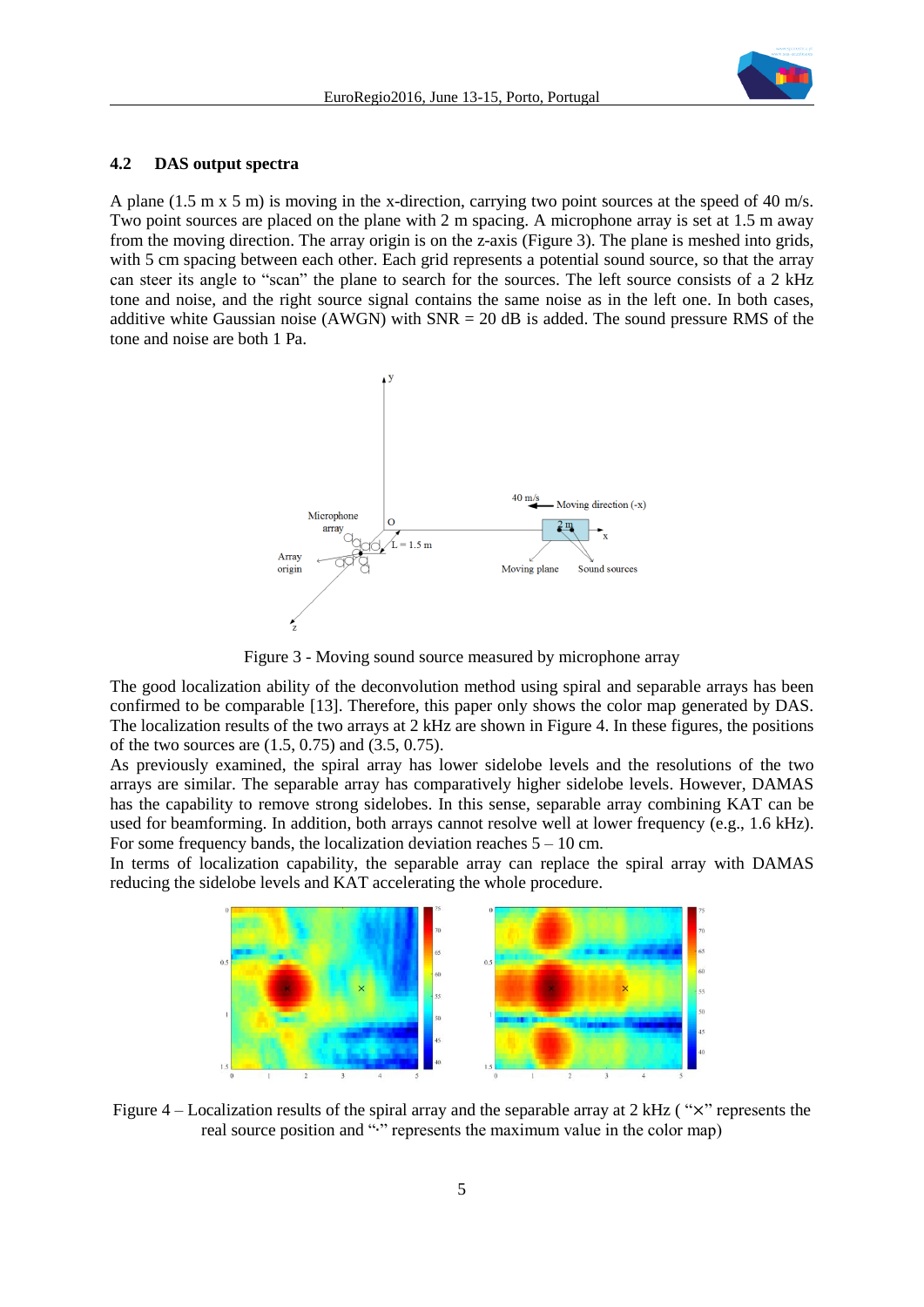

### **5 Sound source synthesis**

#### **5.1 SMS analysis and parameterization**

The beamforming output spectrum representing the source is obtained by steering the array angle to the detected source position. Short-time Fourier Transform (STFT) is conducted on these spectra representing sources. The prominent peaks are detected in each magnitude spectrum, and then peak continuation is tracked along all the frames in the time domain. The deterministic component is synthesized by the sum of all the detected tones in all trajectories and frames. Afterwards, the broadband component is modeled by the original spectrum subtracted by the synthesized tonal component.

In SMS, there are several parameters are involved, such as window size, type, maximum peak amplitude (MPA), maximum guide number (MGN), maximum sleeping time (MST) and maximum peak deviation (MPD) during continuation detection [\[7\].](#page-7-6) Since the frequency resolution is limited when the window size is small, interpolation is conducted in the spectra before using SMS to increase the resolution to 1 Hz.

[Figure 5](#page-5-0) shows the beamforming output spectra of the two sources with spiral and separable arrays. The peak in each figure is obvious due to the removal of the Doppler Effect, and the amplitudes of the peaks are almost the same. Thus, in the sense of this synthesis step, the separable array is also comparable to the spiral one.



<span id="page-5-0"></span>Figure 5 – Beamforming output spectra with array angle steering to the left source position (left: spiral array, right: separable array)

<span id="page-5-1"></span>Taking MPA as a variable, the other parameters are given in [Table 2.](#page-5-1) In this paper, the MGN is determined dynamically according to the peaks in the first frame.

| Table 2 – Parameters of SMS |  |  |
|-----------------------------|--|--|
|-----------------------------|--|--|

|    | Window size   Hop size   Window type | MST              | MPD |
|----|--------------------------------------|------------------|-----|
| .6 | Kaiser                               | 3 frame 1 150 Hz |     |

The results with varying MPA are shown in [Figure 6.](#page-6-0) As can be seen, when MPA =  $0.025$  Pa, a clear 2 kHz tone can be tracked along all the frames; while for the other cases, incorrect trajectories are found. With the source information already given in this example, the result can be verified directly. If the source is unknown, there is no *a priori* knowledge. Under this condition, the parameters need to be determined deliberately with proper simulation and verification.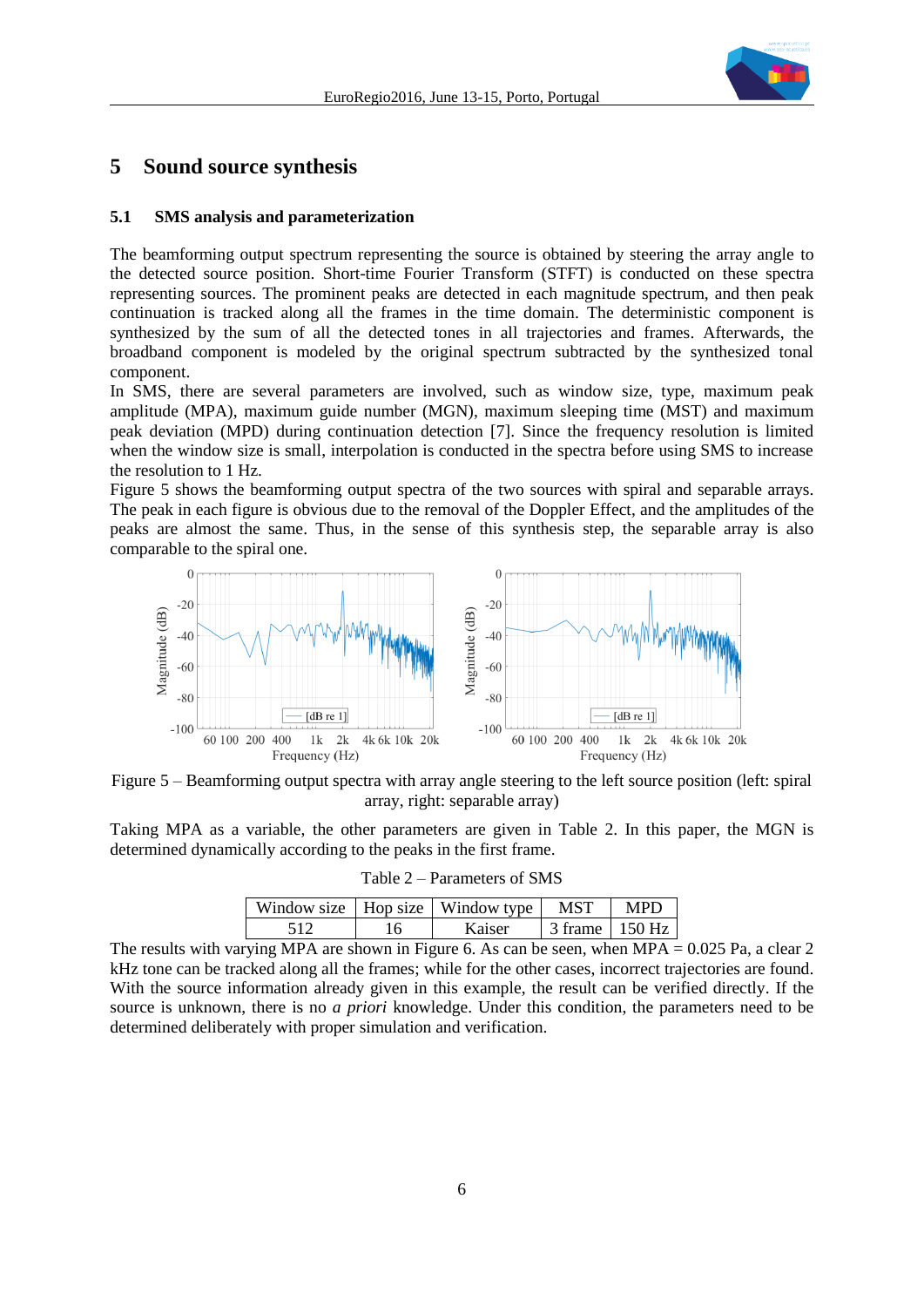



Figure 6 – Peak detection results with varying MPA

#### <span id="page-6-0"></span>**5.2 SMS Synthesis**

After the determination of the peaks in each trajectory, the frequency, amplitude and phase  $(f_{ft}, A_{ft})$ and  $\varphi_{ft}$  respectively) are determined at the same time. Where  $f = 1, ..., F$  and  $t = 1, ..., T$  are the frame and trajectory numbers. The synthesized tonal signal at each frame is denoted as

$$
s(n) = \sum_{1}^{t=T} A_{ft} \cos(2\pi f_{ft} n + \varphi_{ft})
$$
\n(4)

where  $n = 1, ..., N$  is the sample in each frame. Adding the synthesized signals at each frame and trajectory gives the final representation of the sinusoidal (deterministic) signal.

Subsequent residual signal is the subtraction of the deterministic component from the original beamforming spectrum. There is noise included during the recording, thus the level of the residual broadband component can be reduced accordingly to approach the original source signal. Adjusting noise is another benefit of parameterization for dynamic auralization to compensate for noise uncertainty in the measurements.

### **6 Conclusions and outlook**

This paper describes a synthesizer of moving sound sources based on microphone arrays and parameterization for auralization. A de-Dopplerization technique in the time domain is introduced. DAS uses the de-Dopplerized signals as the inputs. The spiral and separable arrays with similar resolutions are compared in the localization and signal reconstruction parts. The aforementioned abilities are not significantly different if deconvolution method is applied to reduce sidelobe levels. In this regard, separable arrays can be applied instead of irregular arrays. On the one hand, separable array allows KAT to accelerate the beamforming and deconvolution procedure; on the other hand, the rectangular geometry of the separable array is easier to be established. DAS is then extended to source signal reconstruction. SMS parameterized the DAS output spectrum, and the signals can be then generated separately in deterministic and broadband components.

This research introduces the possibility to combine beamforming and spectral modeling to synthesize moving sound sources. The results suggest that such synthesizer is validated for the specific case discussed. The optimized parameterization procedure needs further investigation with more simulations. Additionally, deconvolved beamforming output as the source spectrum is necessary to be included in this synthesizer. Since sound field produced by real moving sources is more complicated,